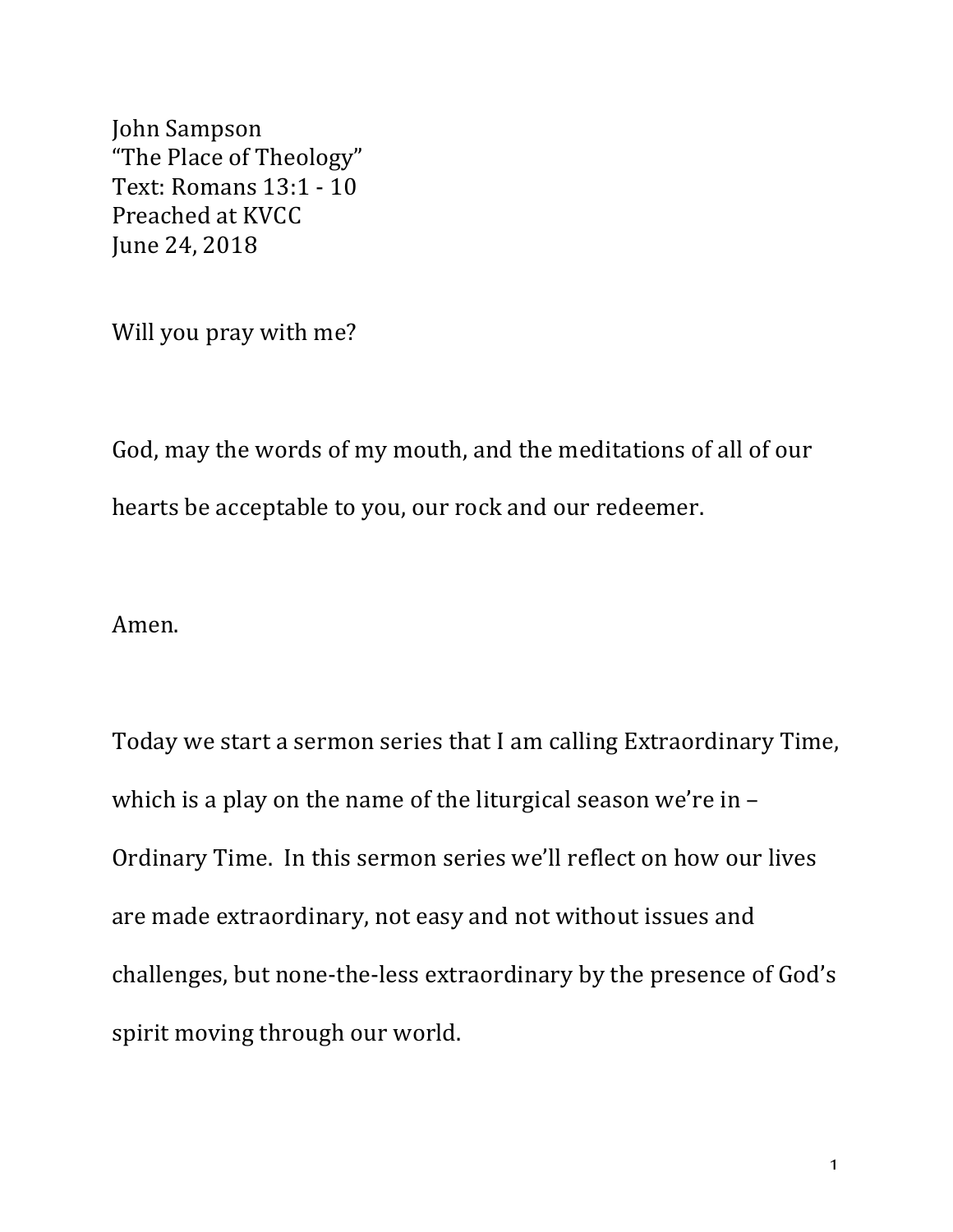This sermon series will be based on topics you chose a couple of weeks ago. Overall I received a little over 50 suggestions, which covered a wide range of concerns. But two issues rose to top. First, many people were interested in exploring the topic of forgiveness – for oneself, for others, in the face of the unforgivable  $-$  and we'll look at that over the course of the summer.

The other topic that many of us wanted to consider during our weekly worship is the challenges that face our nation today  $$ political and social. And so we kick off our season of Extraordinary Time by considering a national tragedy unfolding right in front of us, and that has exploded all over the news in the past couple of weeks.

But I start by going back in time a couple of years.

When I was in seminary James Cone, the father of Black Liberation Theology, was my professor for Systematic Theology. And he said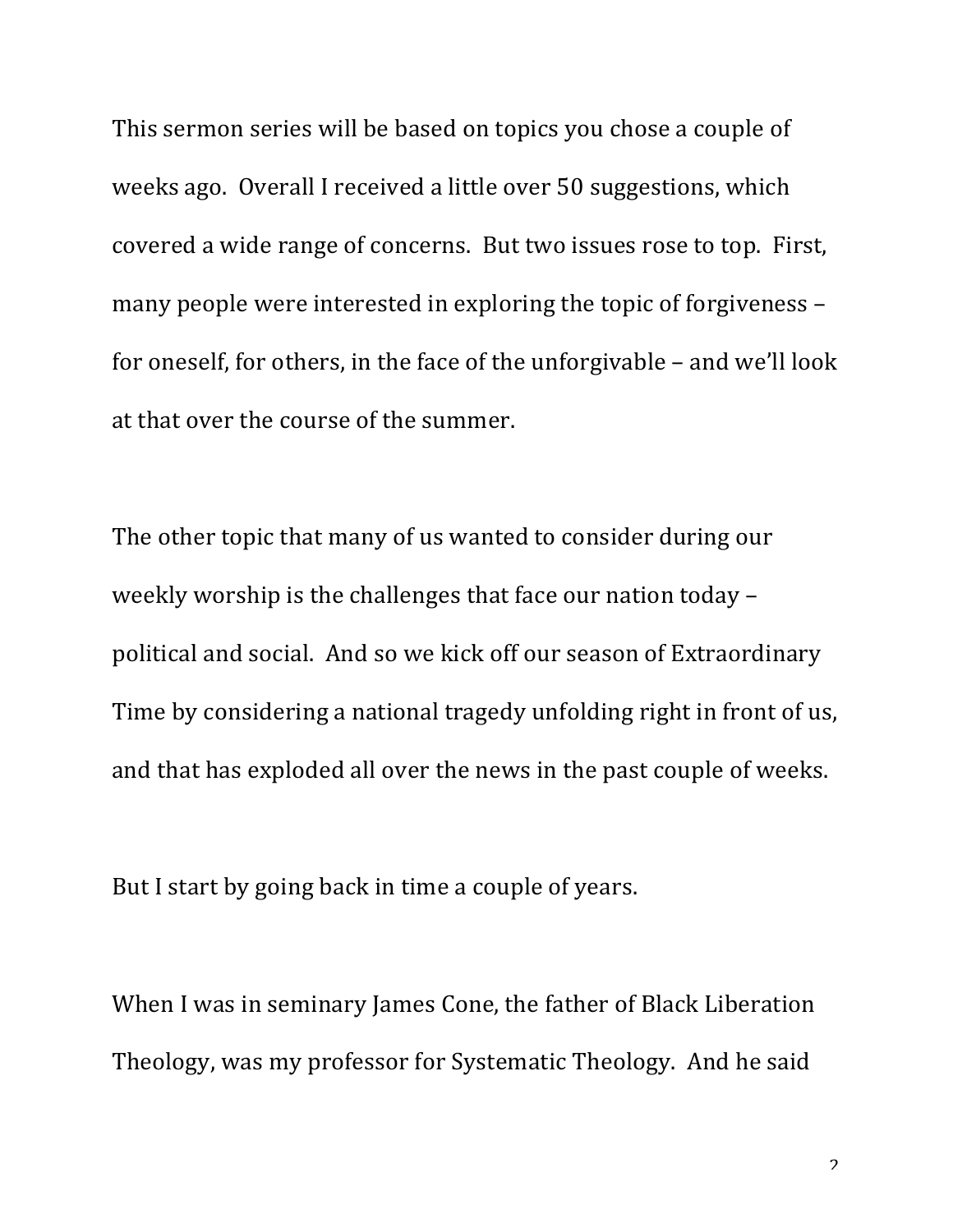many things that have stuck with me, but one of them is, I think, especially apropos for where we find ourselves today, as a nation, and as a people, and as persons of faith.

He said that theology – the process of our human reflection on the experience we call God – starts when we read the scriptures of our tradition, and compare them to our lived experience, and realize they don't match. We realize that our scriptures are telling us something that doesn't mesh with what is happening in our families and our communities. Theology starts at the place where two worlds collide. It starts at a border...a border just like our southern border with Mexico.

Over the past weeks we have all seen the heart wrenching results of the implementation of our nation's new zero tolerance policy applied to immigrants crossing our southern border illegally. We've seen how families have been ripped apart, how children have been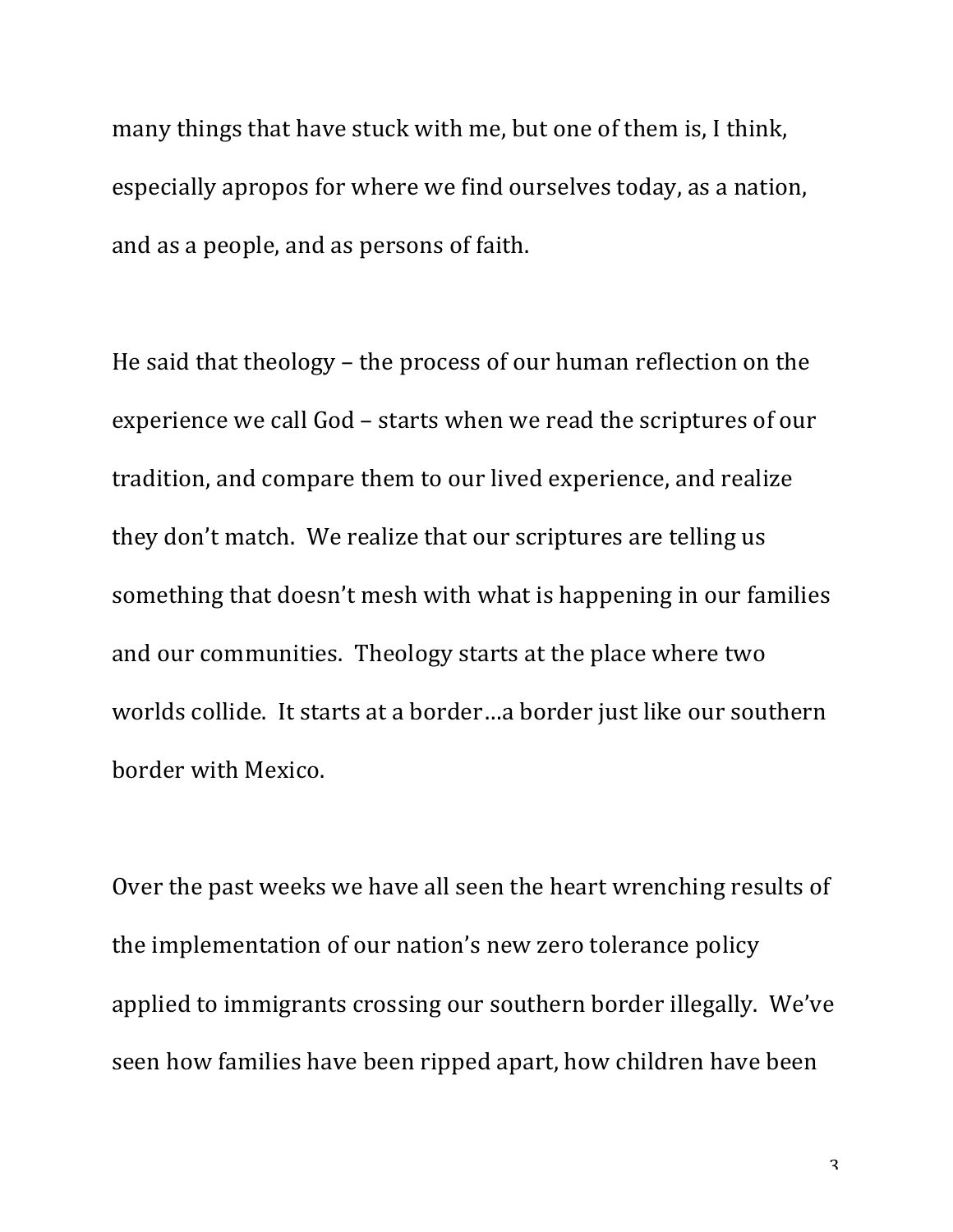put in cages, and surveiled by armed guards. We've seen how those who are coming to our wealthy and prosperous nation in the hopes of escaping war, gang violence, rape, and all the other horrible crimes occurring in their nations have been demonized and vilified and criminalized.

We witness this reality unfolding right before our eyes and it collides with the image many of us have of our nation. And it also collides with how we think about ourselves as people of faith, and followers of Jesus' message of love.

Hearing the tapes of children sobbing for their parents who had been forcibly taken from them, we have been told that such actions are not just legal, they are right and good. And that any dissension about these tactics and policies is not biblical.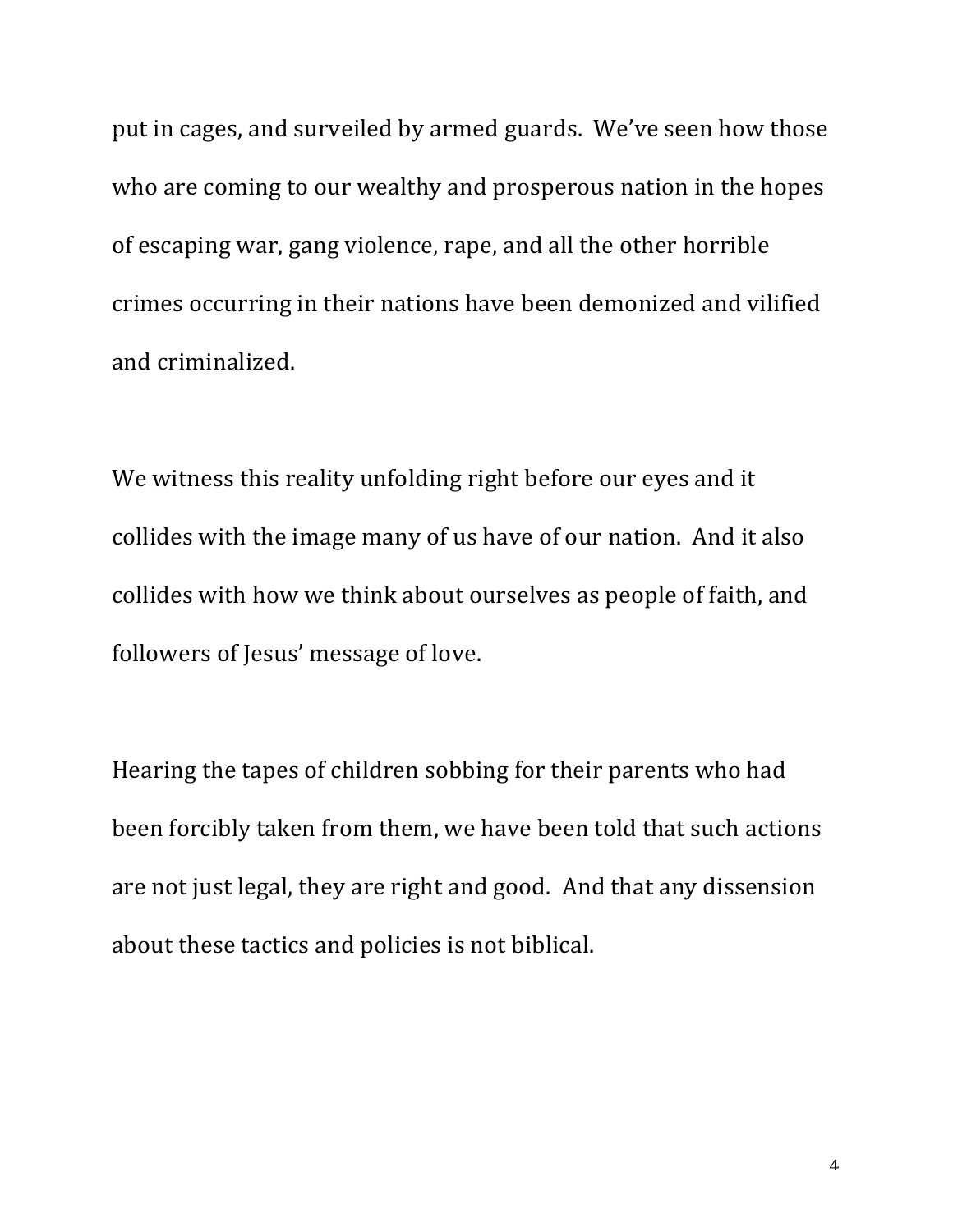I am not sure if you had the same experience I had when I heard this. I was watching the news and there was a member of our government who defended the zero tolerance policy that was breaking families apart as being biblical. Now I always confess that I haven't read the whole Bible cover to cover, but I did a quick scan in my mind and couldn't think of a passage that I had actually read that seemed to support our government's actions.

It was a couple of days later that I finally saw the video of Attorney General Sessions saying that not only were our nation's newly enforced immigration policies good, but that to question them, to argue against them, to resist them, went against the teachings of the 13<sup>th</sup> chapter of Paul's letter to the followers of Jesus in Rome.

Now I've read Romans, and I wasn't surprised when I reread it after AG Sessions' remarks that I had forgotten the verses he quotes. Because it's a hard passage. It seems to promote the idea that we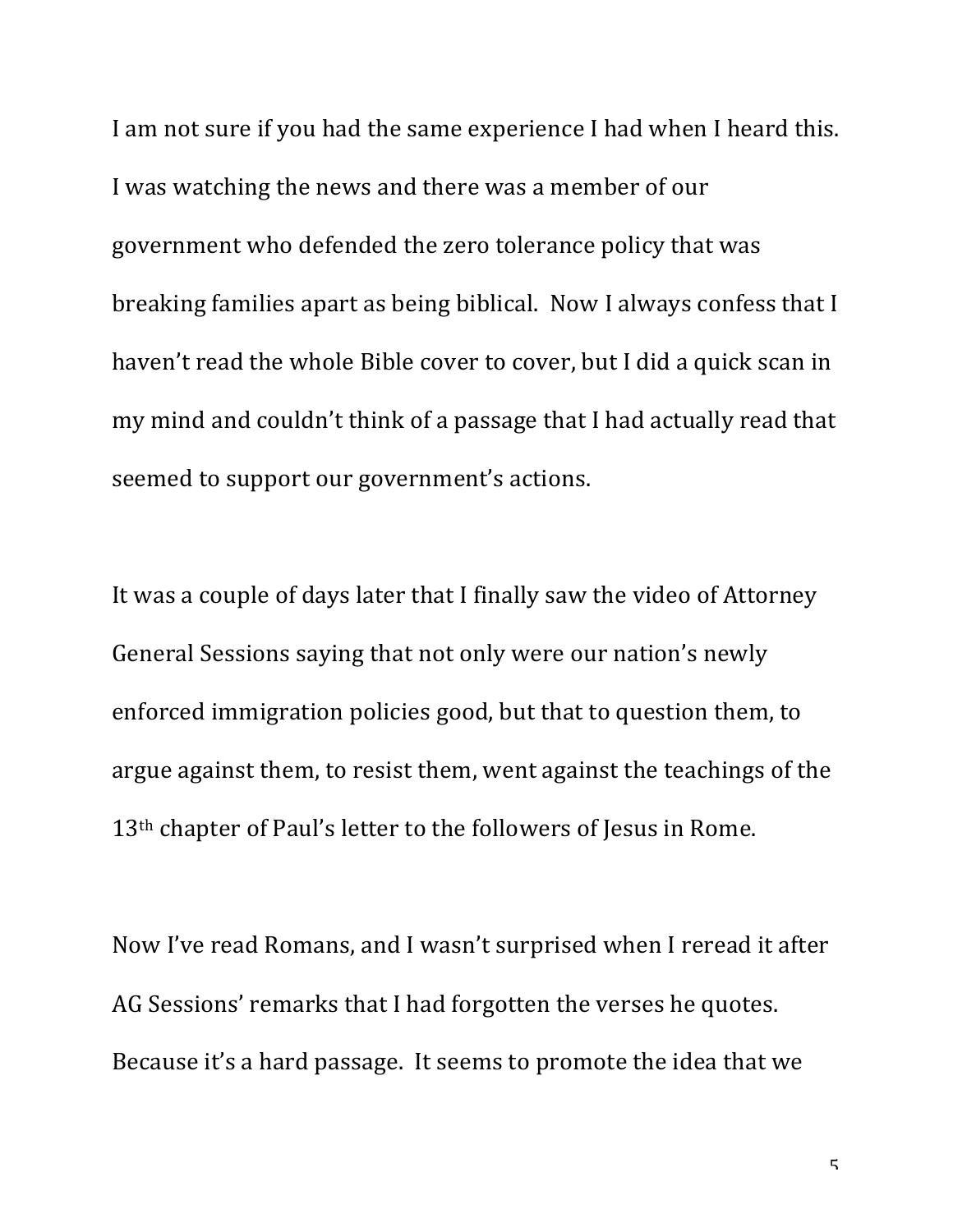should simply and unreflectively support our government in its policies and laws because their power and authority, according to Paul, is sourced from God.

But as I saw the picture of a young boy surrounded by troops with pistols taking him from his parents I knew, in my body, and in my heart that what I was witnessing was wrong. No matter what the Paul said, no matter what Sessions said, no matter what Huckabee Sanders said...I knew this was wrong. And maybe you did too.

Two worlds come into conflict and this is where theology is born. This is where we need to do some hard thinking, and some hard praying.

At the border where our scriptures come into contact with families being broken apart – this is where we wrestle with none other than

6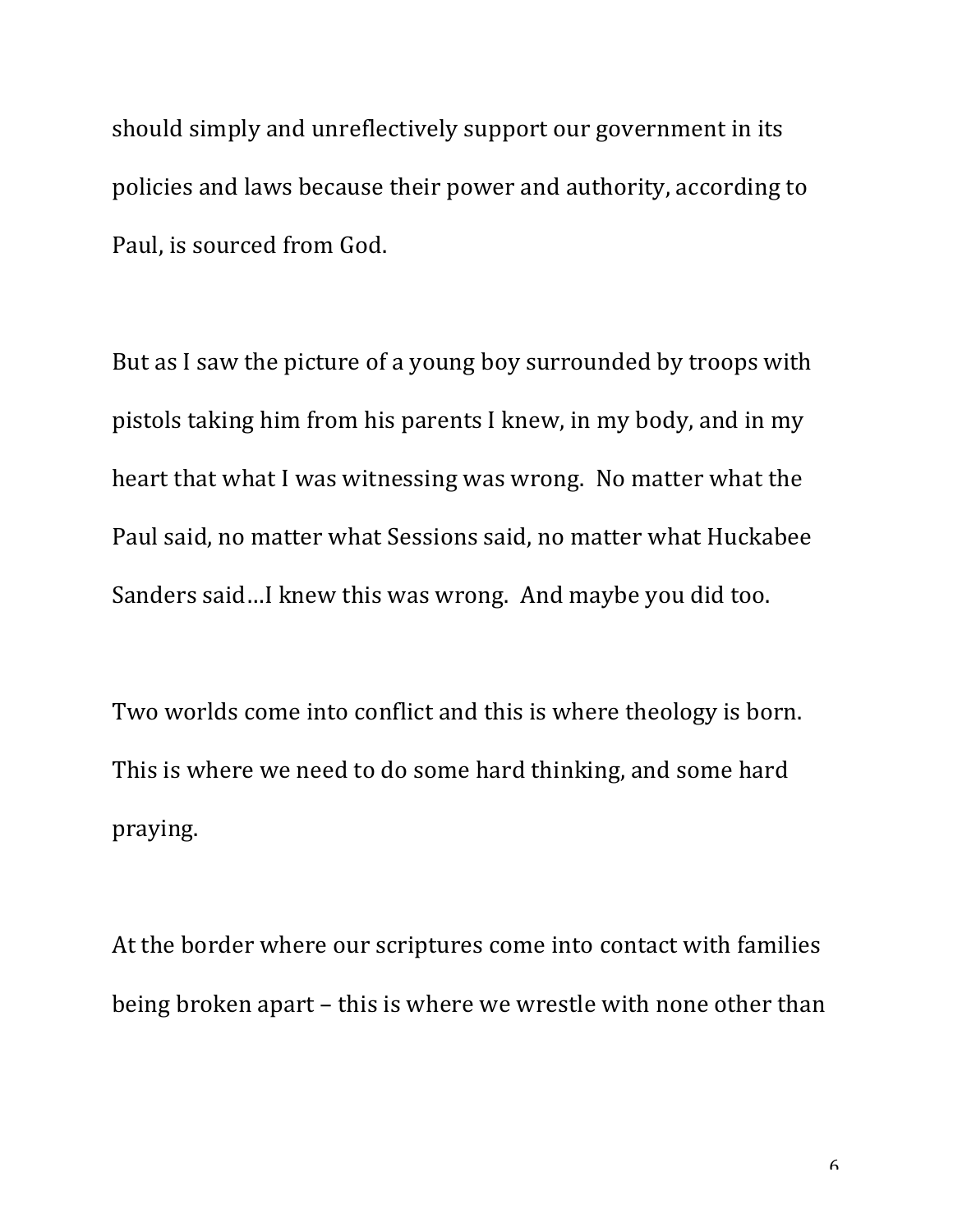God herself, and our beliefs about who or what she is, and how her spirit moves through our lives.

So I went back to Romans 13. And I've been reading it every day, and I've been watching the news every day. And I've been speaking with many of you and others every day. And I've been struggling within myself every day to reconcile this passage from Paul and the blasphemy that is unfolding on our border.

And even though I haven't fully resolved the conflict I'm experiencing I want to share with you one single insight that has helped me to make some sense of the collision of my two worlds my citizenship in the United States, and my citizenship in God's realm.

I think there has been a great confusion in the way Paul's letter to the Romans has been read, and how it's been used to support what's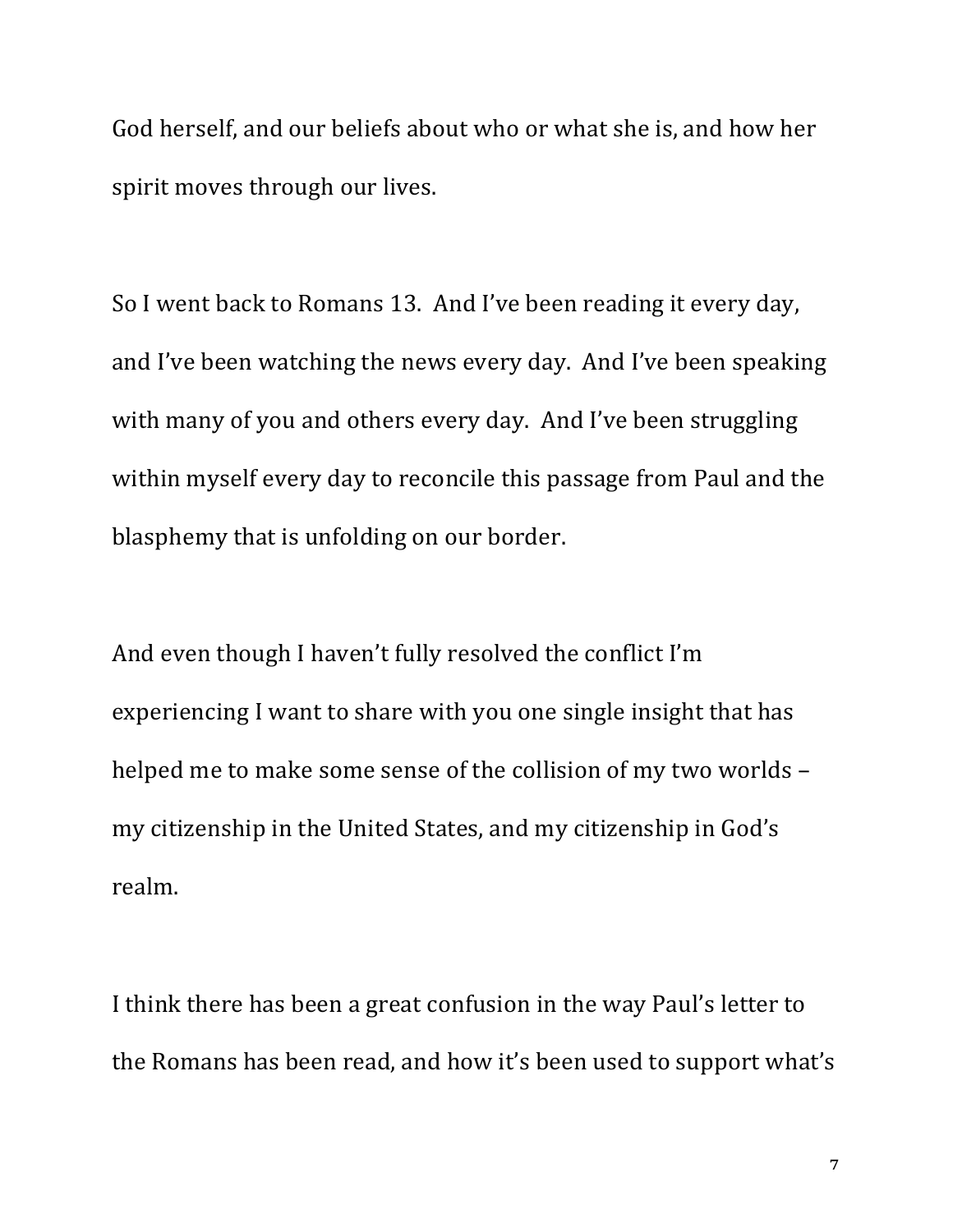going on at our southern border, and how it's been leveraged to quell any dissent against our government's actions.

When Paul wrote his letter he lived in a time and a place where political power and authority ultimately resided in one person - the Roman emperor. Every organ of the state, every branch of government, every military division ultimately supported and served the emperor, who in Paul's time was Nero. And what's more, all of the Roman emperors since Augustus had claimed that they were actually divine. They were gods living on earth, and when they died they believed they would return to heaven, return to their place in the pantheon of all of the other Roman gods and goddesses. The emperor's proclamations were absolute because they were represented as the will of heaven.

When Paul writes about God speaking through the ruler, or rulers, it's inline with the political theology of his day, and of his experience.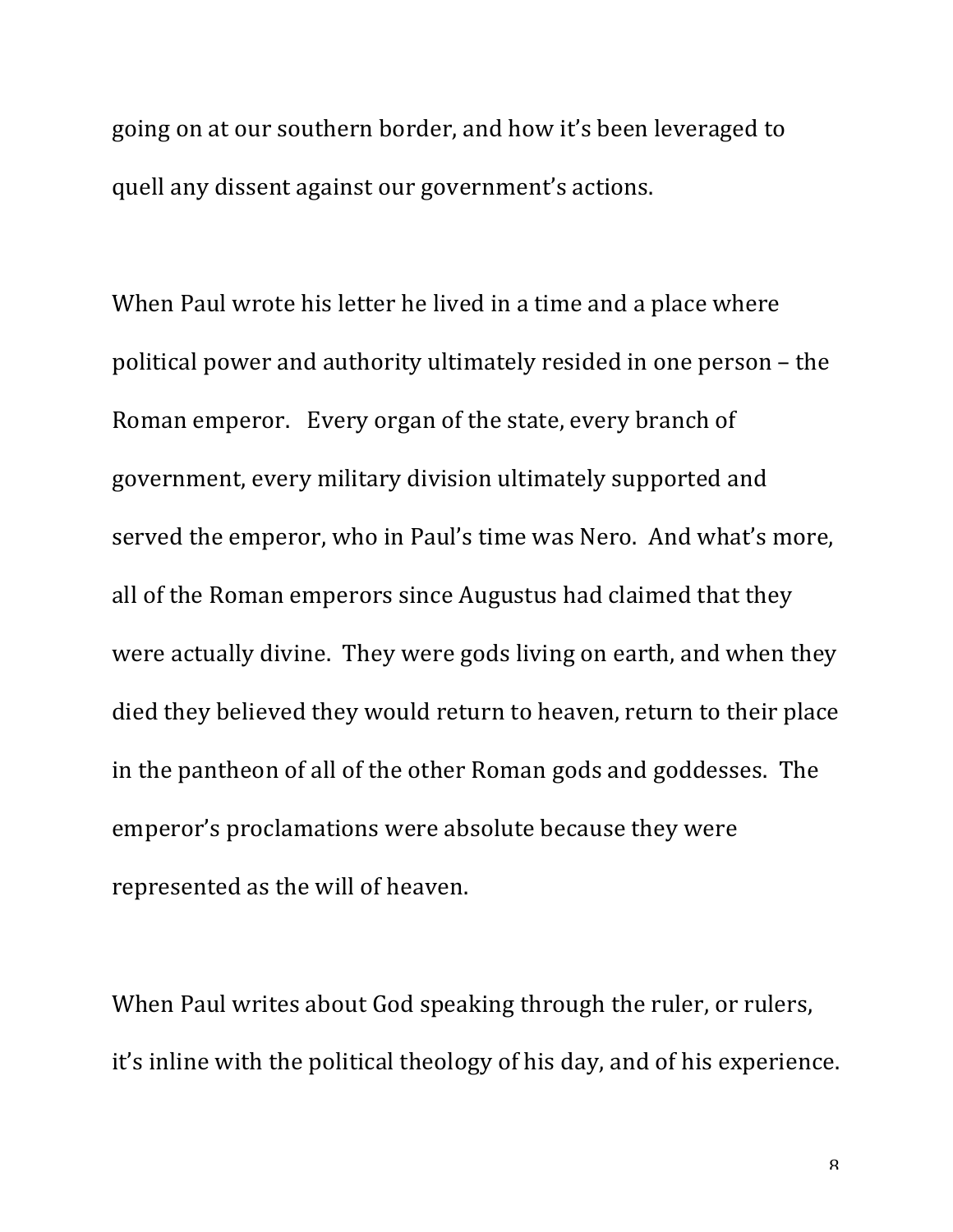He never lived in a society where the people had a say in politics, or elected governmental officials, or knew of a rule of law that checked the power of the emperor. In Paul's time Nero was the law.

But this is NOT the world we live in.

We as a nation do not believe that God speaks through our president.

We do not believe that our government is the expression of the divine right of a ruling person or group.

Many people died over the course of our history to reject these ideas, and give us all freedom.

For us, here today, we believe that ultimate authority rests not in the government, but in the people.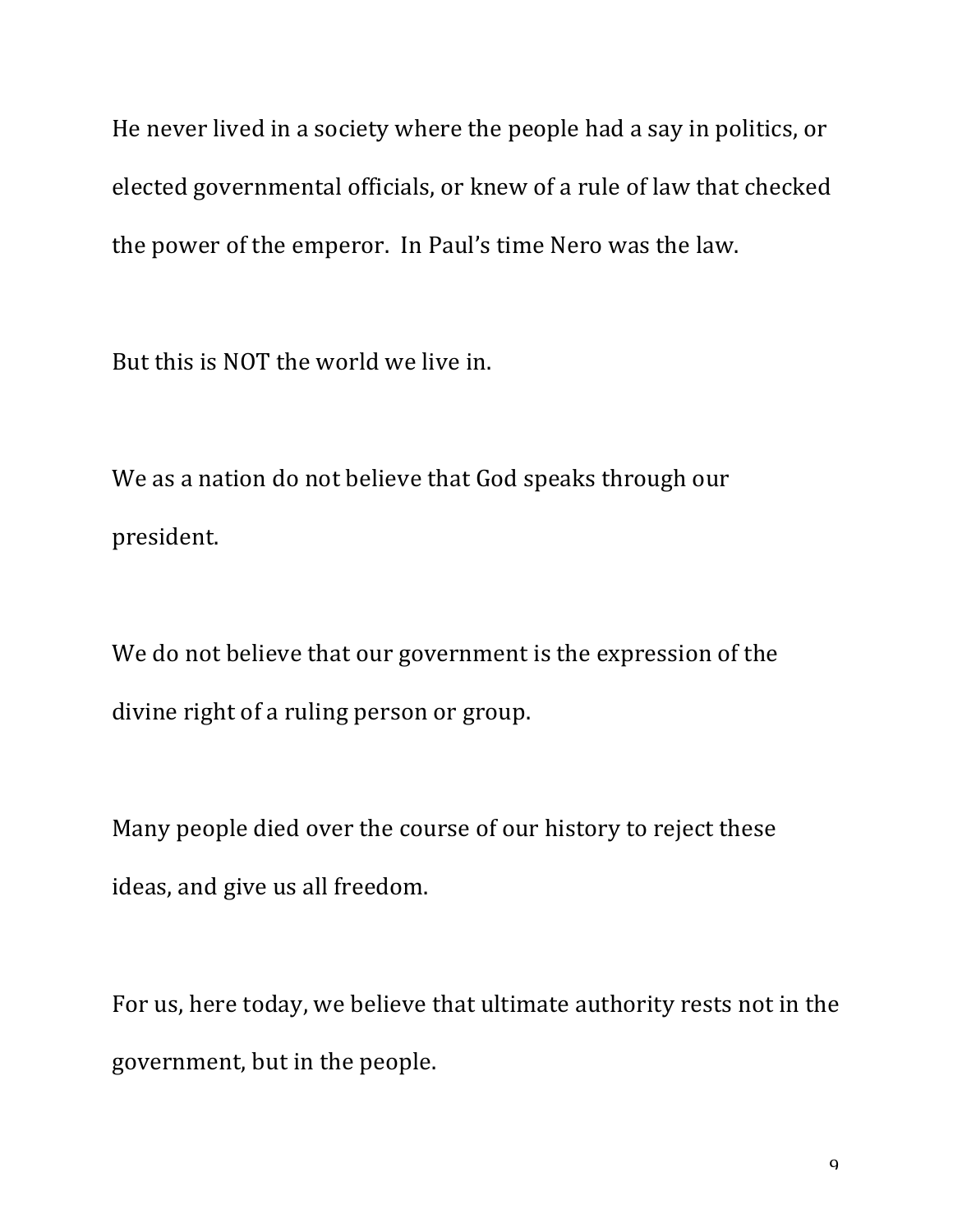"We, the people...," that is how our constitution opens, not I the President, not I the Attorney General, not I the White House Communications Director.

To confuse the political reality of imperial Rome, with the  $21^{st}$ century American democracy is a gross misstep to say the least.

And to believe that we must accept all that Paul offers us from his society is untenable. Think about it. Paul accepts the fact of slavery. We have rejected it, and it's right that we have. Paul accepts that women should not speak in worship. We reject that premise, and it's just that we do. As modern Christians we believe that we are tasked with accepting the spirit of Paul's message, while releasing the  $1^{st}$  century social norms that are intertwined with it.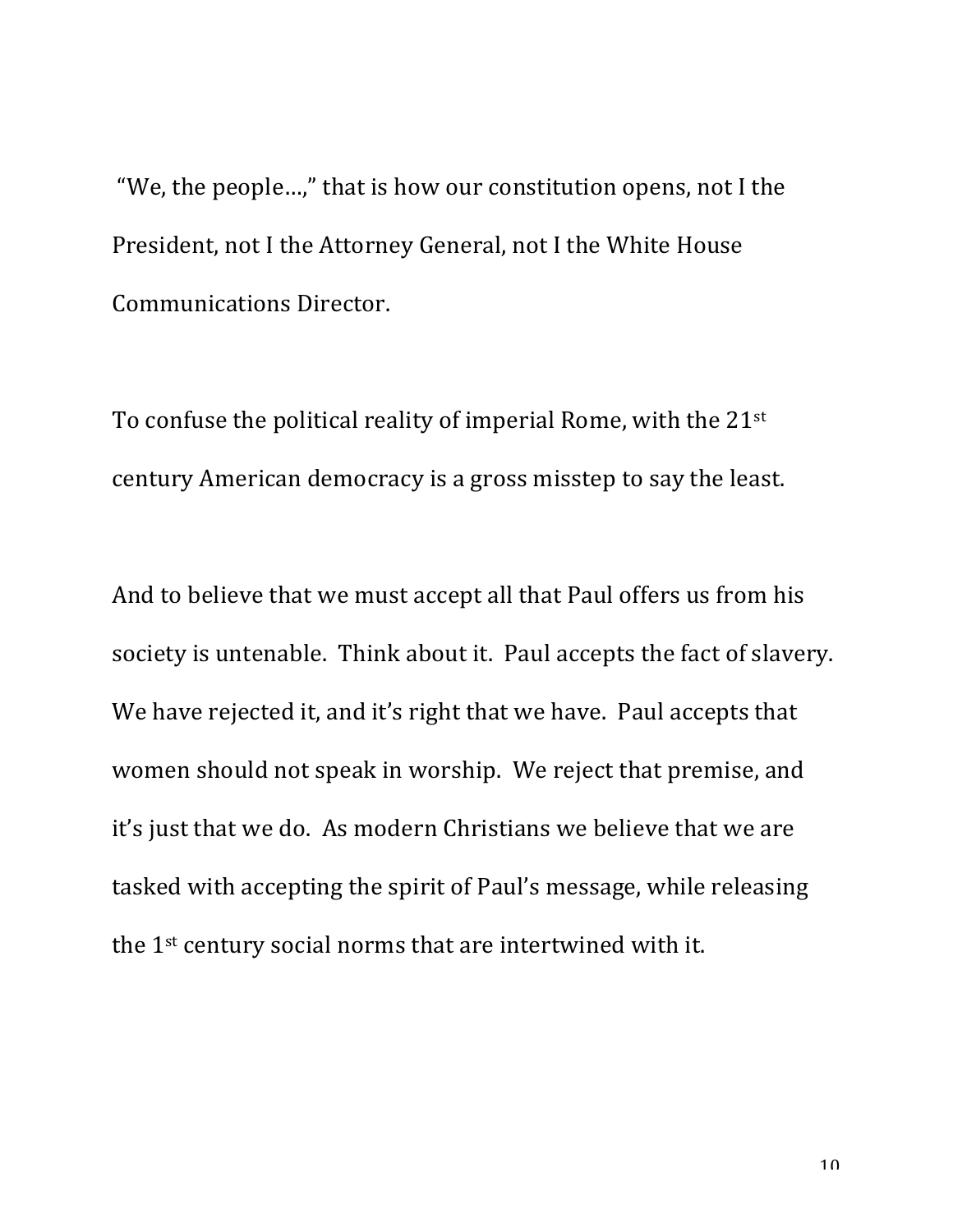And this goes for how we think about political authority. Where Paul understood a divine connection to the rulers, and their absolute power, our society has rejected these ideas for centuries. And we're not going back in time.

For us here today, political power resides with the people. With you and with me.

And so now let's reread the opening of Romans 13 from our perspective as Americans, from our perspective as people who believe that we have the authority in our nation. Because when we do, it completely overturns the claims by members of our government that we should simply shut up, sit down, and get with the program of tearing families apart at our border because it is good and right.

Hear these words. Hear this good news: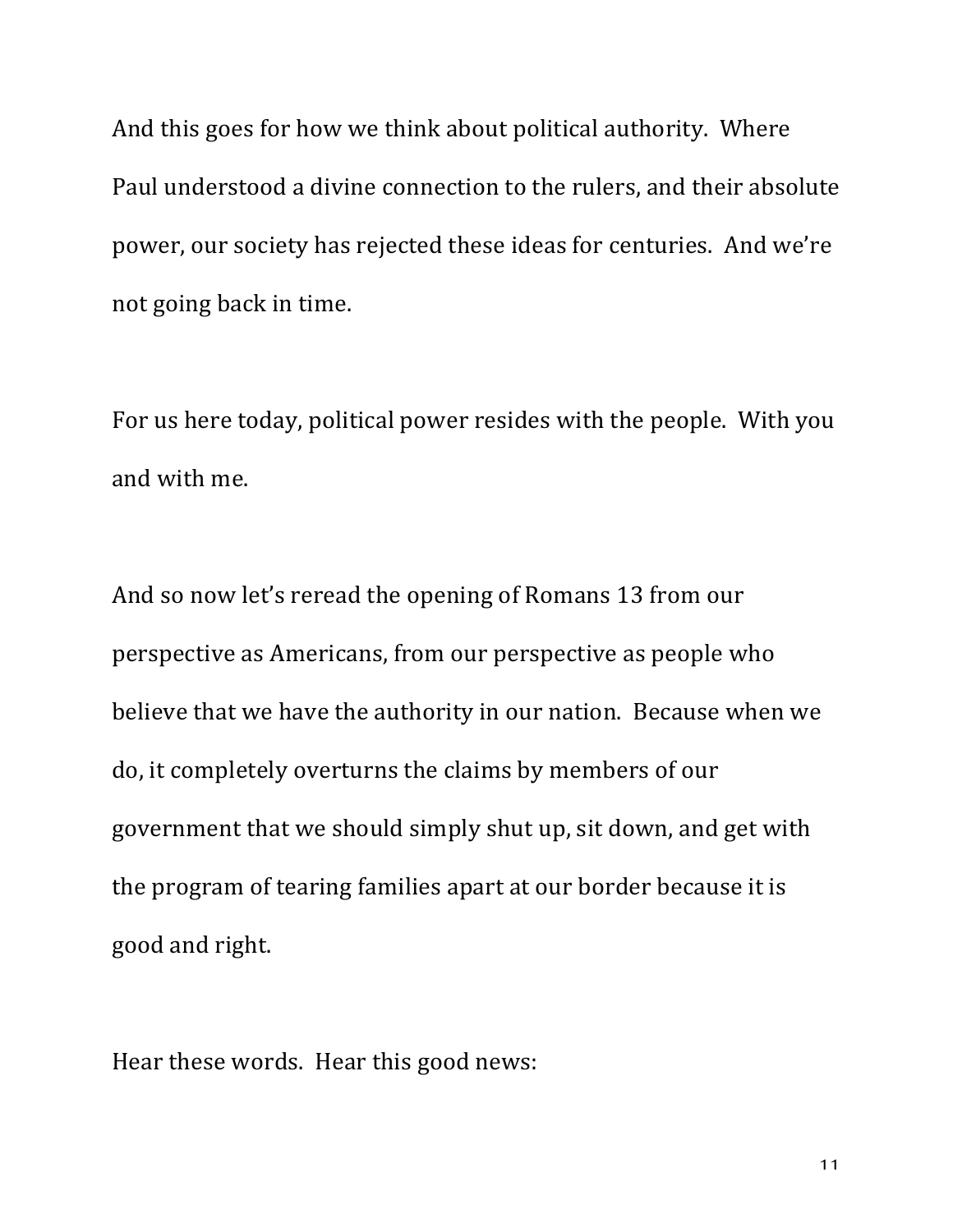Let every person be subject to the governing [authority of the people]; for there is no authority [of the people] except from God, and [the authority of the people] that [exists has] been instituted by God. Therefore whoever resists [the] authority [of the people] resists what God has appointed, and those who resist will incur judgement. For [the ruling people] are not a terror to good conduct, but to bad. Do you wish to have no fear of the authority [of the people]? Then do what is good, and you will receive its approval; for it is God's servant for your good. But if you do what is wrong, you should be afraid, for the authority [of the people] does not bear the sword in vain! It is the servant of God to execute wrath on the wrongdoer. 

By embracing our American belief that government is for the people, and from the people, and by the people Romans 13 is no longer a cudgel to beat down our right and proper questioning of the events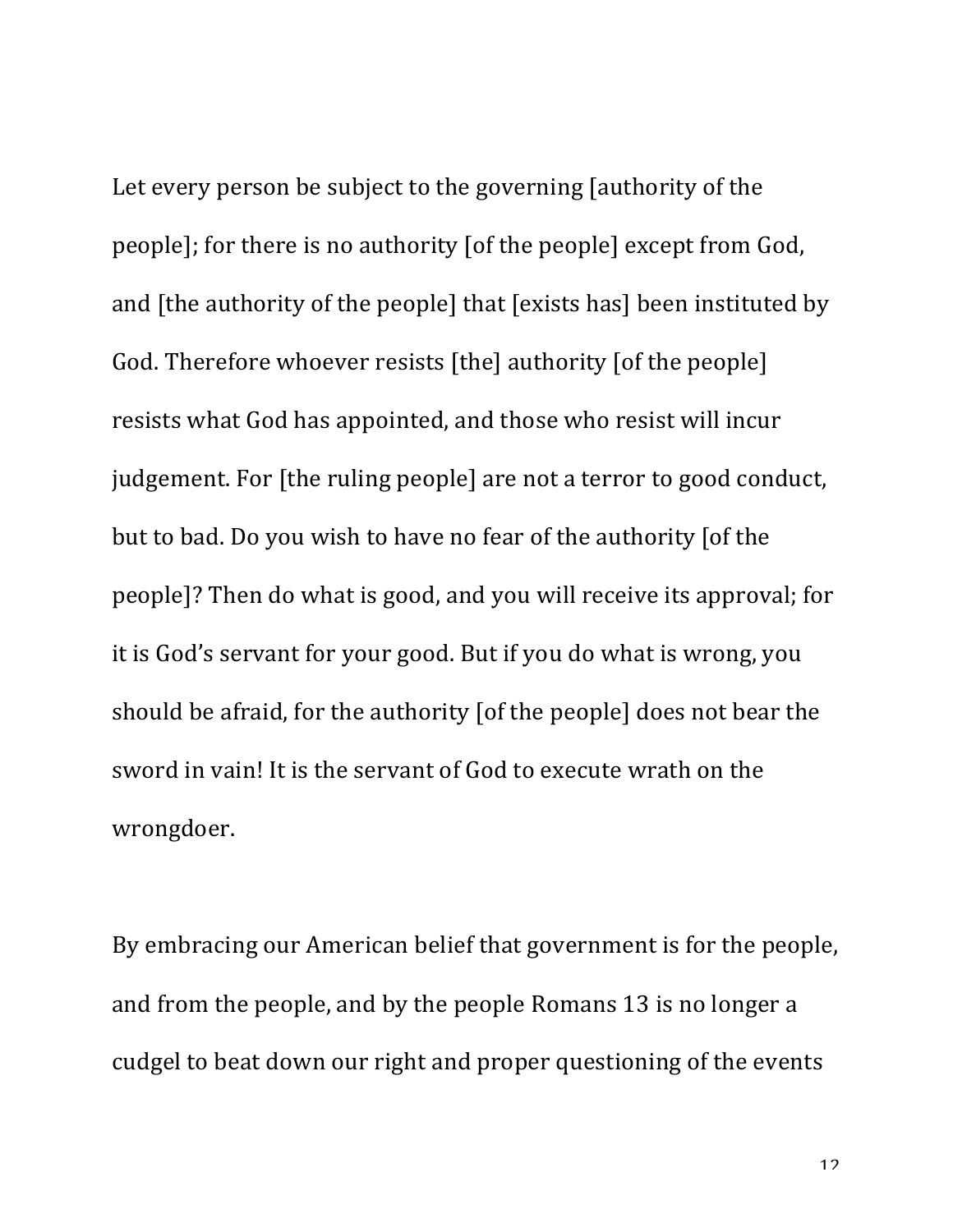occurring on our border. It can actually be seen as a warning to our leaders that they must act properly and ethically in all they do, and that the people will hold them accountable.

Do you [members of the government] wish to have no fear of the authority [of the people]? Then do what is good, and you will receive its approval;

Isn't this rewritten passage the truth? Isn't it from fear of the authority of the people that an Executive Order was signed this past week discontinuing the separation of families at our borders? Aren't our voices not a terror to good conduct, but to bad, and isn't that how it should be?

So raise your voices.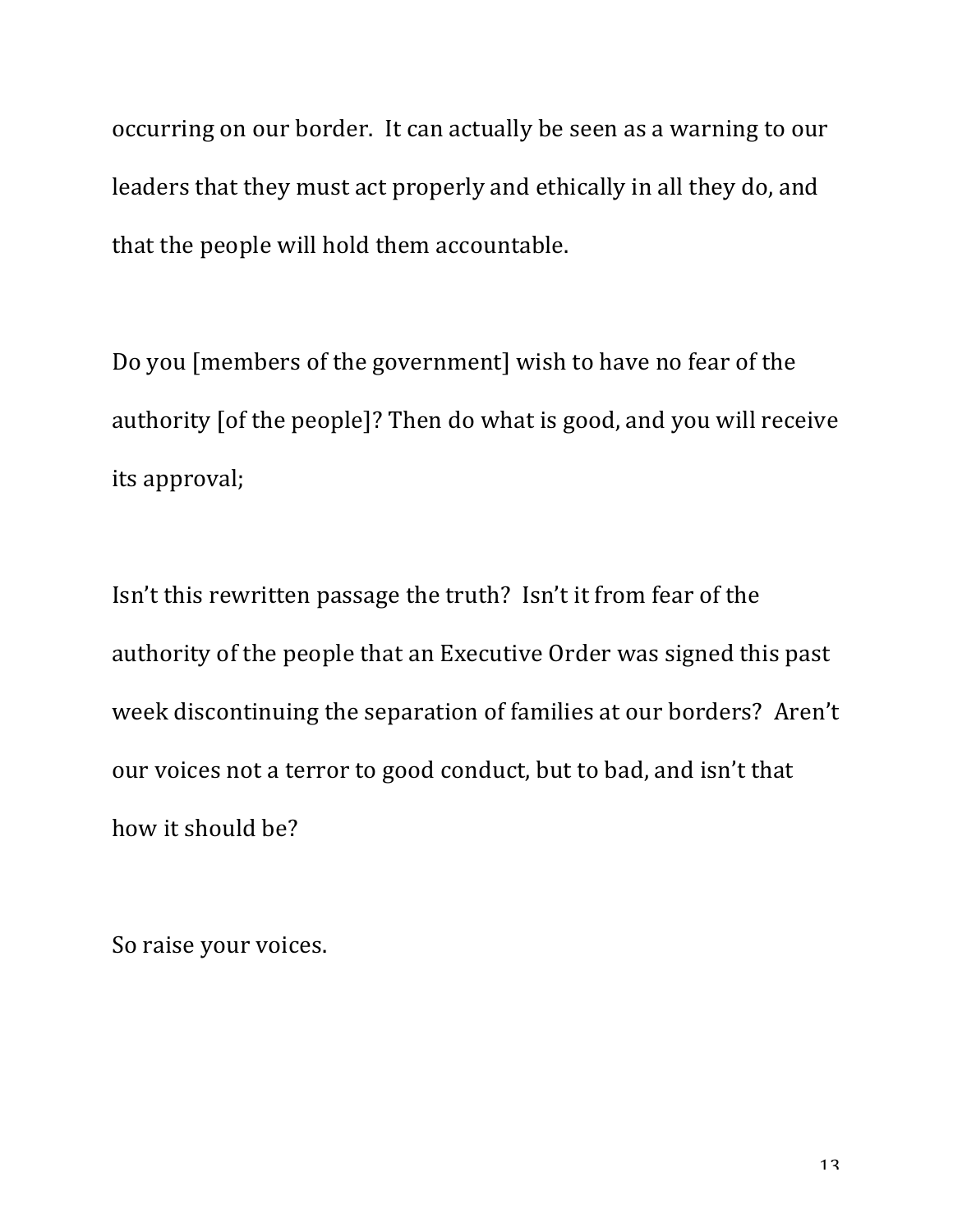Let them speak out of your hearts and your bodies, which know so deeply and intimately what is right and what is wrong about what is going on at our borders, and across our nation.

Do not be silenced. Do not silence yourself.

Speak and act.

Over these next weeks and months it will be important for all of us to share our thoughts and feelings about the social and humanitarian fallout from what is happening at our borders. It will be important for us to show up, and to work together towards repairing the divided families, and our divided nation.

But through it all God reminds us that our voices and our actions must speak with words of love  $-$  to our neighbors, to those in our community who have different opinions from us, to those who serve